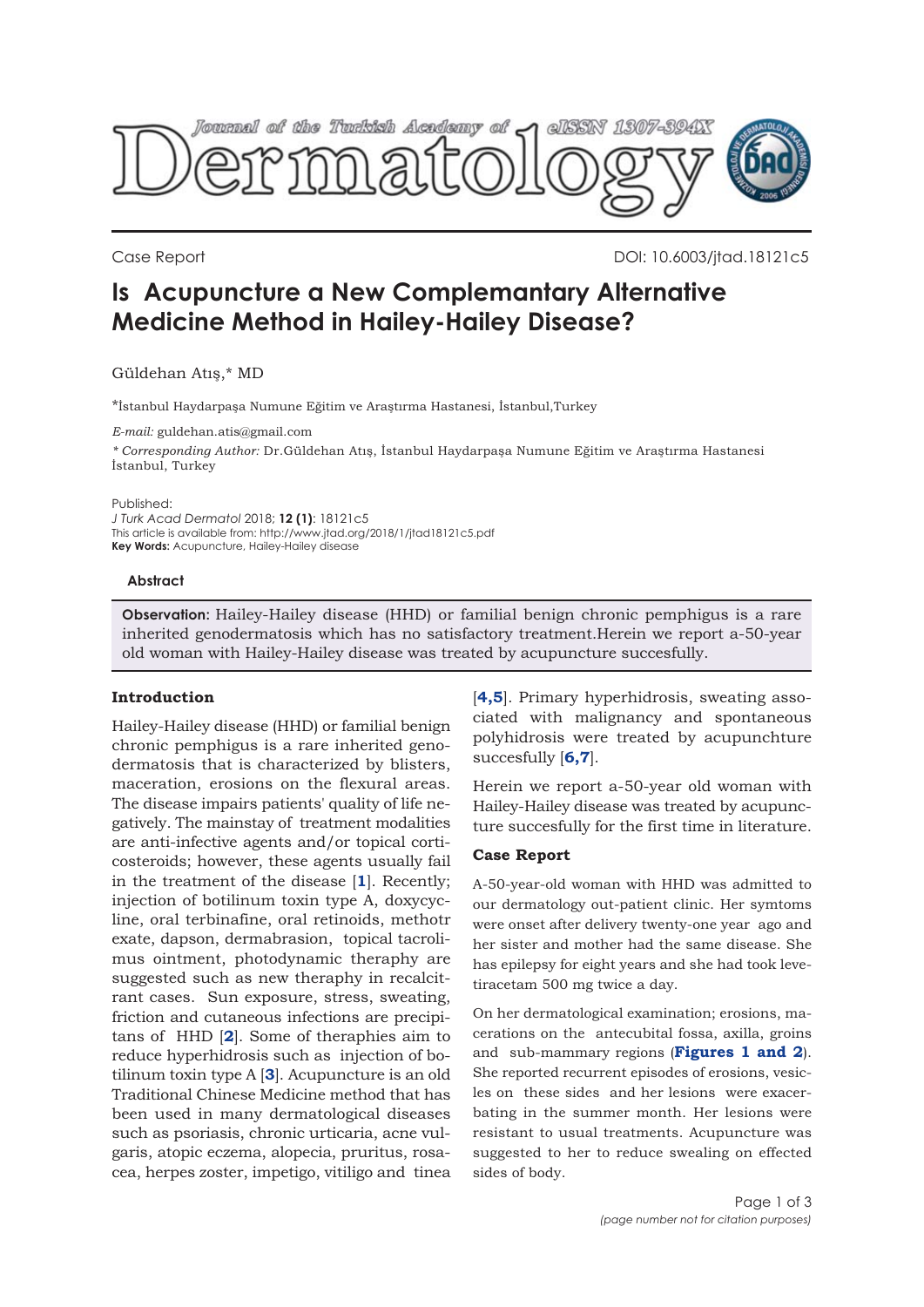<span id="page-1-0"></span>*J Turk Acad Dermato*l 2018; **12(1)**: 18121c5. http://www.jtad.org/2018/1/jtad18121c5.pdf



Figure 1. Erosions, macerations on the antecubital fossa

Bilateral SI19, SP6, ST36, LR3, KI3 and KI7 unilateral REN10, REN17, DU20, ExHN3, were pun ctured perpendiculary to 0,5-1 cun deep. Perilesional areas were punctured and ear acupuncture were studied. Acupuncture treatment was applied one a week during 2 month. At the end of the second month, the lesions on the antecubiteal fossa and sub-mammary regions healed completely (**Figures 3 and 4**). The lesions on the axilla and groins improved to heal, maceration and erosions were reduced. There was no icreasing activity of disease at follow up 2 and 8 month later. She is still underwent acupuncture treatment once a month.

#### **Discussion**

Hailey-Hailey disease is a kind of acantholytic disorder that is caused by a mutation of the ATP2C1 gene. It is inherited autosomal dominantly with incomplete penetrance. It is characterized by recurrent painful or pruritic



**Figure 2.** Erythema and maceration on the sub-mammary regions

blistering lesions and erosions and maceration in friction areas of the body where sweat, moisture, and friction triger clinical manifestation [**[8,9](#page-2-0)**]. Botulinum toxin has been used widely hiperhidrosis. Due to its effect Botulinum toxin used in HHD [**[3](#page-2-0)**].

In acupuncture theory the renal meridian controls water. In literature, primary hiperhidrosis is treated by acupuncture due to the th eory [**[6](#page-2-0)**]. Water control points of the renal meridian (KI3 and KI7) were used our patient. Other acupucture points were used to general relaxation and wellbeing. Also the perilesional ares constraining the lesions were needled to benefit from the local effect of acupuncture in healing the lesions. Local effect of acupuncture is caused because of the action mech anism of acupuncture. Needling influences cerebrospinal fluid levels of endorphin and



**Figure 3.** At the end of the second month, the lesions on the antecubiteal fossa healed completely



**Figure 4.** At the end of the second month, the lesions on the sub-mammary regions healed completely